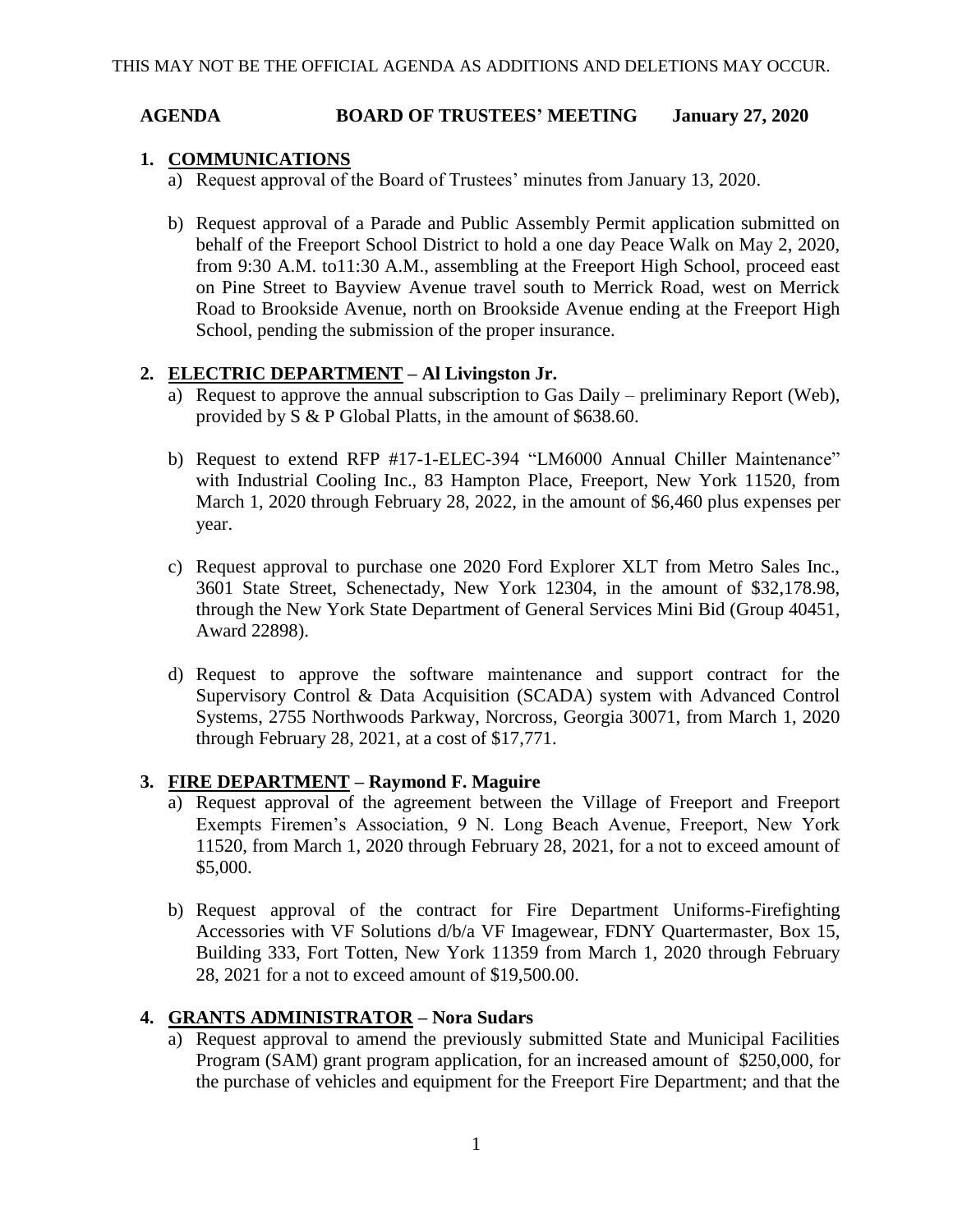Mayor be authorized to sign any and all documents necessary to effectuate this agreement.

- b) Request approval to submit an application through the State and Municipal Facilities Program (SAM) grant program, for funding in the amount of \$250,000.00, for the purchase of five police patrol vehicles; and that the Mayor be authorized to sign any and all documents necessary to effectuate this agreement.
- c) Request authorization to accept \$181,200 through the NYS Parks and Recreation Environment Protection Fund (EPF) Grant, with a local match of \$60,400, for the replacement of the bulkhead at Prospect Park; and that the Mayor to sign any paperwork necessary to effectuate said agreement.

#### **5. OFFICE OF EMERGENCY MANAGEMENT – Richard E. Holdener**

a) Request approval of the Joint Funding Agreement between the Village of Freeport, Nassau County Office of Emergency Management, and the U.S. Geological Survey for the operation and maintenance of the tide-stage gauge at Hudson Bay, from March 1, 2020 through February 28, 2021, in the amount of \$6,330, of which the Village of Freeport will contribute \$4,430; and further request that the Mayor be authorized to sign any and all documents necessary to effectuate said agreements.

# **6. VILLAGE ATTORNEY – Howard E. Colton**

- a) Request to renew the contract with Operation SPLASH, P.O. Box 228, Freeport, New York 11520 from March 1, 2020 through February 29, 2021 with no increase, at a cost of \$25,000.
- b) Request to amend the Vehicle and Traffic Regulations as follows:

**Sec. 24.** Stop streets at locations other than main arteries of travel.

**ADD**

**MAIN ARTERIES INTERSECTING STREETS** (5) Pine Street (5) Madison Avenue

c) Request approval of the negative declaration pursuant to SEQRA relative to the purchase five police vehicles for the Freeport Police Department under the State and Municipal Facilities Program (SAM) grant.

#### **7. RECREATION CENTER – Victoria Dinielli**

a) Request to advertise a request for proposals for "Concessionaire Services at the Freeport Recreation Center" in the Freeport Herald Leader and other relevant publications on January 30, 2020, with a return of February 14, 2020.